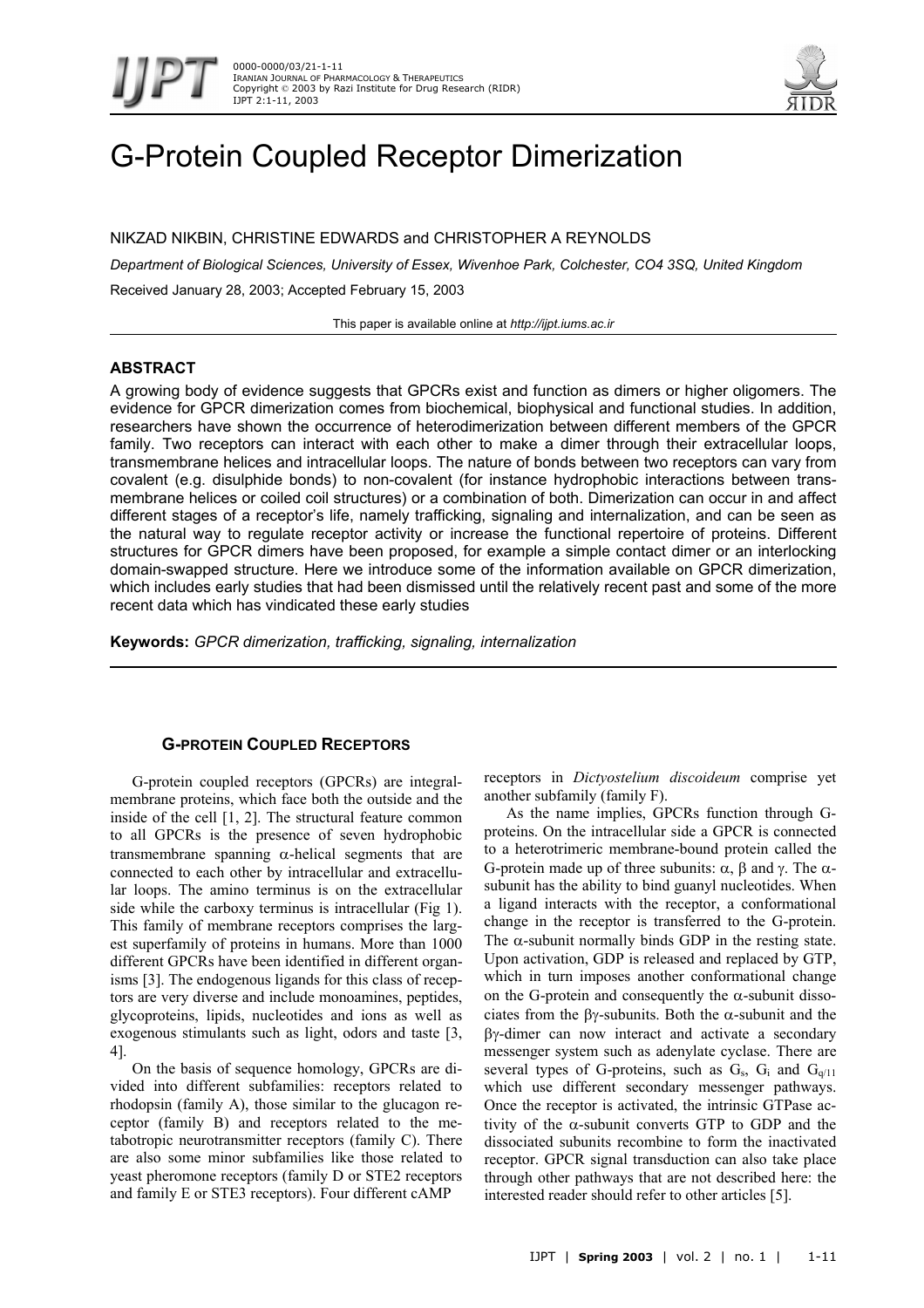

<span id="page-1-0"></span>**Fig 1.** A GPCR consists of seven hydrophobic transmembrane spanning  $\alpha$ -helical segments and intra and extracellular loops.

# **GPCR DIMERIZATION**

Until a few years ago, GPCRs were almost universally considered as monomeric and the relative stochiometry of receptor and G-protein was considered to be 1:1 [1, 5]. However, many experiments have challenged such a notion. Dimerization is known to be involved in the activation of single transmembrane receptors like growth factor receptors with intrinsic tyrosine kinase activity. These receptors, for example the receptor for epidermal growth factor, dimerize and autophosphorylate in response to interaction with ligands. Now, a growing body of evidence suggests that GPCRs exist and may even function as dimers or higher order oligomers. The evidence for GPCR dimerization comes from biochemical, biophysical and functional studies and is described below. In addition, possible roles for this phenomenon are discussed. Furthermore, the possibility of heterodimerization between different members of the GPCR family is described. Studies which show GPCR dimerization can be divided into two main categories: early pharmacological or biochemical evidence and more recent direct studies such as coimmunoprecipitation, biophysical methods, complementation experiments and even in one case x-ray crystallography.

#### **PHARMACOLOGICAL STUDIES**

#### **Negative Cooperativity**

One of the earliest experiments which indirectly suggests that GPCRs might function as dimers is "negative cooperativity" between [3H]-(-)-alprenolol and alprenolol when interacting with the β-adrenergic receptor. As early as 1975, Limbird et al [6] suggested that a site-site interaction between two receptors (i.e. dimerization) could be responsible for the negative cooperativity observed in β-adrenergic ligands. To demonstrate the competition between two ligands, labeled  $[^{3}H]$ -(-)alprenolol was added to purified frog erythrocyte membrane containing β-adrenergic receptors. The receptors were in excess such that only a small minority of the sites were occupied. Dissociation of this drug-receptor complex was subsequently followed under two conditions: 1) at infinite dilution of the ligands such that no reassociation of the label will occur after dissociation and 2) in the same dilution in the presence of an excess of unlabelled (-)-alprenolol in such a way that the sites not occupied by  $\left[\begin{matrix} 3 \\ 1 \end{matrix}\right]$ -(-)-alprenolol will become saturated by the unlabelled drug. In the absence of cooperation between binding sites (which can be caused by dimerization), the rates of dissociation in both cases should be identical. However this was not the case. The increased rate of dissociation in the presence of excess unlabelled (-)-alprenolol indicates that filling of empty receptor sites acts on the sites already occupied by  $\binom{3}{1}$ . (-)-alprenolol to accelerate dissociation. In other words the site-site interaction caused by receptor dimerization can lead to negative cooperativity. The same cooperativity was observed for  $m_1$  and  $m_2$  muscarinic receptors, suggesting that these receptors could function as dimers [7, 8]. In these studies, the Hill coefficient was less than 1.0, which could be interpreted as the existence of two binding sites for the same ligand; this gives another indication of dimerization.

## **Radioligand Binding Studies**

More recent evidence for GPCR dimerization comes from radioligand binding studies. Ng et al [9] expressed human D<sub>2</sub> dopamine receptors in insect *Spodoptera frugiperda* cells and immunoblotted them with a  $D_2$ selective antibody. A major band at 44 kDa was observed which could represent the  $D_2$  receptor monomer and another band at 90 kDa compatible with a dimer of the  $D_2$  receptor. Furthermore, they showed the benzamide  $D_2$  antagonist [ ${}^3H$ ]-nemonapride could bind to  $D<sub>2</sub>$ -dimers and monomers whereas the butyrophenone  $D_2$  antagonist [ ${}^{3}H$ ]-spiperone only binds to the monomer. In the next step,  $D_2$  dimers were incubated with peptides derived from the transmembrane domains (TM) of the  $D_2$  receptor, which resulted in dissociation of dimers to monomers. The same peptides were unable to dissociate dopamine  $D_1$  and serotonin 5-HT<sub>1B</sub> receptor dimers. The authors then concluded that receptor dimers are formed by specific intermolecular noncovalent interactions involving TM regions. Radioligand blotting studies also showed the presence of dimers for leutenizing hormone receptors [10].

#### **BIOCHEMICAL STUDIES**

#### **Target Size Analysis**

Target size analysis and immunoaffinity studies suggested, as early as 1982, that the  $\beta_2$ -adrenergic receptor functional unit is two times heavier than its monomer [11]. The weight of mammalian  $\beta_2$ -adrenergic receptors was determined to be 59 kDa with monoclonal and autoantibody immunoaffinity chromatography with SDS-PAGE. The size of functional  $\beta_2$ -receptor was then determined using target size analysis. According to radiation target theory, the biological activity of the protein is destroyed by a single high energy electron hit occurring within its molecular volume, so it is assumed that there is an inverse relationship between radiation inactivation of a protein and its size.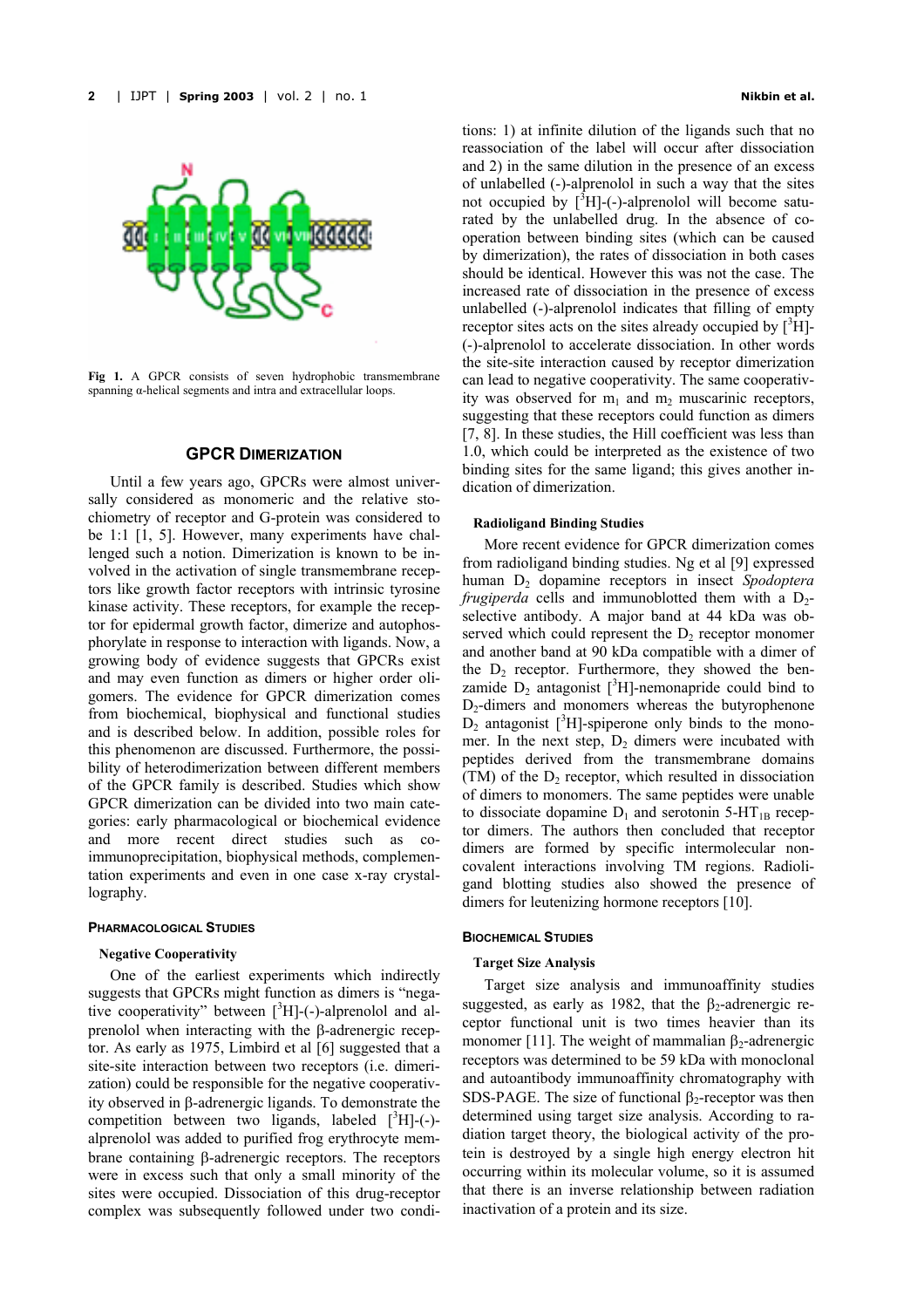Target size analysis of  $\beta_2$ -adrenergic receptors suggested a functional molecular weight of 109±5. The authors then concluded that the mammalian lung  $\beta_2$ receptor might be a dimer of two subunits of 59 kDa. In contrast to earlier studies (such as the negative cooperativity experiments) that used avian or amphibian erythrocytes, this study showed for the first time the possible existence of mammalian adrenergic receptor dimers. Using the same method, functional dimers were detected for  $\alpha$ 2-adrenergic [12], opioid [13], muscarinic [14] and gonadotropin releasing hormone receptors [15].

When the target size analysis was used to determine the size of the functional unit of the  $D_1$  dopamine receptor, the mass of the agonist-binding unit was higher than the antagonist one, which might imply that  $D_1$  agonists bind to receptor dimers (or induce them) and antagonists bind to the receptor monomer [16].

## **Cross-Linking Studies**

Cross-linking experiments were also used to show the existence of GPCR dimers. In this method, crosslinking agents such as gluaraldehyde, mmaleimidobenzoyl-N-hydroxysuccinimide ester (MBS) and dithiobis succinimidyl propionate are used to irreversibly capture receptor dimers. In such a study, cell membranes of PC-12 cells, which endogenously express bradykinin  $B_2$  receptors, were stimulated by bradykinin and receptor dimers were captured by the MBS crosslinker and detected using anti-bradykinin antibodies [17]. The authors proposed that the agonist bradykinin can induce dimerization, but the effect was not observed with the  $B_2$  antagonist HOE140. Using the same technique, the presence of receptor dimers was suggested for muscarinic receptors [18], calcium-sensing receptor [19], chemokine receptors [20] and dopamine  $D_2$  receptors [9]. In the same set of experiments [17], because addition of a peptide corresponding to the amino terminus of the receptor reduced the amount of detected receptor dimers, the involvement of the N-terminal of the  $B<sub>2</sub>$  receptor in agonist-induced dimerization was proposed.

In another set of experiments, cross-linking by radioiodinated agonists showed that the angiotensin II receptor could exist as a non-covalent dimer [21, 22].

#### **Immunoprecipitation Studies**

The dopamine  $D_3$  receptor has been shown to exist as higher order oligomers using immunoprecipitation followed by Western blotting analysis [23]. In this study, membranes were prepared from human brain and incubated with a primary antibody (a  $D_3$ -specific monoclonal antibody IgM). Bound antigen was detected using the appropriate peroxide-conjugated secondary antibody (for example goat anti-rabbit IgG) in conjugation with enhanced chemiluminescence [23]. This revealed the existence of three species of protein, one band showed a protein with molecular weight of 45 kDa (monomer) and there were two other species of 85 and 180 kDa (dimer and tetramer respectively). When the experiment was repeated with stable  $D_3$ - expressing rat GH3 cells,

only monomers were detected. An interesting observation made by the same researchers [23] was that when a naturally occurring truncated form of the dopamine  $D_3$ receptor, called  $D_{3n}$  is co-expressed with  $D_3$  receptor, using an anti- $D_3$  antibody,  $D_{3n}$  can be detected in the immunoprecipitate suggesting dimerization between the  $D_3$  and  $D_{3n}$  proteins.

Immunoprecipitation followed by Western blotting has revealed the possible dimerization for many GPCRs, including dopamine  $D_2$  [24], dopamine  $D_1$  [25], 5HT<sub>1b</sub> [26], the substance P receptor [27], the human C5a anaphylatoxin receptor [28] and the platelet activating factor receptor [29]. Although these results in cell lines were often interpreted as non-specific aggregation of incompletely folded intermediates, in each case the higher molecular weight species appeared to comprise multiples of the monomer, i.e. dimers or tetramers.

However, the biochemical evidence for dimerization is not direct. To prove the specifity of dimer formation, research has focused on more accurate and direct methods.

#### **IMMUNOPRECIPITATION LISING ANTIRODIES TO FPITOPE-TAGGED RECEPTORS**

To provide direct evidence for GPCR dimerization, Cvejic et al used differentially epitope-tagged opioid receptors in co-immunoprecipitation experiments [30]. A δ-opioid receptor tagged with the c-Myc epitope was co-expressed with the Flag epitope-tagged δ-opioid receptor. The expressed receptors were immunoprecipitated using anti-c-Myc antibody. Likewise, in Western blot analysis, anti-Flag antibody was used and receptor dimers were detected. When the same experiment was repeated for cells expressing only c-Myc tagged receptors, dimers could not be detected with anti-Flag antibody. This suggests that Myc-epitope-tagged and Flagepitope-tagged receptors dimerize. So, immunoprecipitation with anti-Myc antisera followed by Western blotting with anti-Flag antisera can detect dimers. In the same study [30], the authors suggested that agonists can reduce the level of receptor dimers and this can lead to an increase in receptor internalization. This is different to what has been observed for other receptors. For example in the bradykinin B2 receptor [17], the presence of agonist increased the amount of detected dimers. The agonist could also increase the amount of detected dimers for  $\beta_2$ -adrenergic receptors [31].

Co-immunoprecipitation of differentially epitope tagged receptors was used to show the existence of dimers for other GPCRs including the histamine  $H_2$  [32] and calcium sensing receptors [33]. In another study, it was shown that co-immunoprecipitation could provide direct biochemical evidence to support the existence of  $\beta_2$ -adrenergic receptors [34]. When Myc- and HAtagged  $β_2$ -adrenergic receptors were co-expressed, HA immunoactivity in fractions immunoprecipitated with anti-Myc antibody could be observed and this was taken as evidence of dimerization of  $β_2$ -adrenergic receptors. When HA-tagged- $\beta_2$ -adrenergic receptor was coexpressed with Myc-tagged  $M_2$  muscarinic receptor, no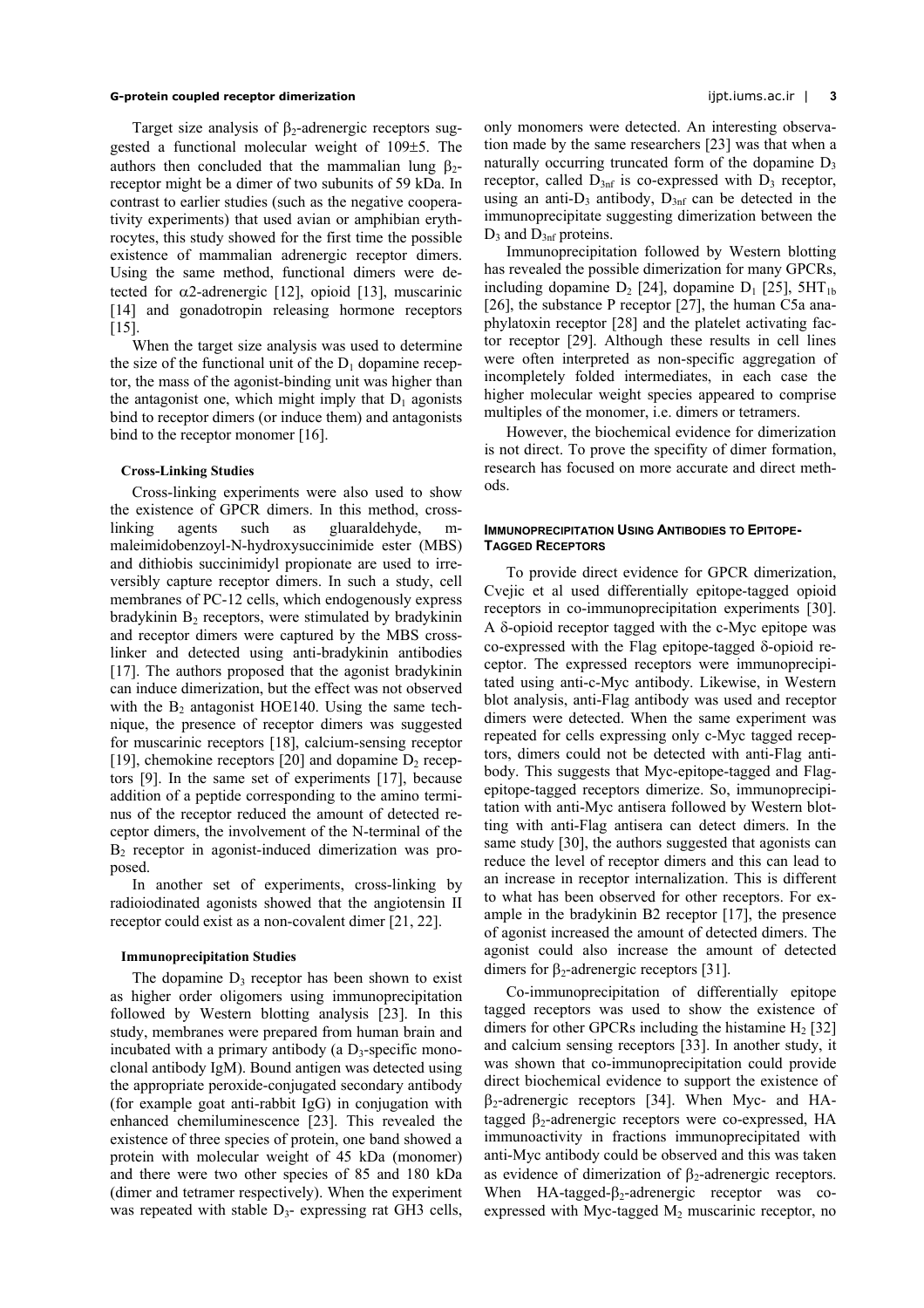dimer was detected, showing that the dimerization arose from specific  $β_2$ -adrenegic interactions [34].

In co-immunoprecipitation studies, dimers are usually resistant to SDS denaturation and this might indicate the involvement of hydrophobic interactions in dimerization [35].

#### **DETECTING DIMERS IN LIVING CELLS**

Since GPCRs contain seven hydrophobic transmembrane domains, incomplete solubilization of receptors can lead to aggregation and this could be mistaken for dimerization, so one might consider the results of experiments such as immunoprecipitation as artifacts of solubilization. So, methods were needed to show the existence of GPCR dimers in living cells. To achieve this, biophysical assays based on light resonance energy transfer were used.

Bioluminescence resonance energy transfer (BRET) is a naturally occurring phenomenon. BRET causes the fluorescence effect in several marine animals such as *Renilla reniformis*. BRET results from the nonradioactive energy transfer between luminescent donor and fluorescent acceptor proteins. For example in *Renilla reniformis*, the catalytic degradation of coelentrazine by luciferase (*Renilla* luciferase or *R*luc) results in luminescence; this is in turn transferred to the green fluorescent protein (GFP), which emits fluorescence. There are two basic conditions for BRET to happen: first the donor and the acceptor should be in close proximity (like two protein subunits in a dimer) and second, the emission spectrum of the donor and the excitation spectrum of the acceptor must overlap. In one of the earliest GPCR experiments to use BRET, Angers et al [36], investigated  $β_2$ -adrenergic receptor dimerization. When fusions of β<sub>2</sub>-adrenergic-*Rluc* and β<sub>2</sub>-adrenergic-YFP (an enhanced red-shifted GFP) were co-expressed, addition of coelentrazine caused a broad bioluminescence signal. In addition to this, a fluorescence signal corresponding to the emission wavelength of YFP (530 nm) was observed, a sign of BRET occurring between two receptors as a result of receptor-receptor interaction. Because BRET can happen only if proteins are less than 50 Å apart, (for the parameters of the Angers et al study), dimerization (or a rearrangement of a preexisting dimer) can be the only possible explanation for BRET. However it is important to note that BRET does not normally distinguish between dimers and higher order oligomers. To rule out the occurrence of BRET as an artifact of transmembrane protein overexpression, fusions of chemokine CCR5-YFP and  $\beta_2$ -adrenergic-*R*luc were co-expressed; even when a higher level of receptor expression was applied, no BRET was observed [36]. The authors also ruled out the occurrence of BRET as a result of a spurious interaction between *R*luc and YFP, because when they were expressed as nonfusion proteins, no BRET signal was detected.

FRET (fluorescence resonance energy transfer) is another biophysical assay in which both donor and acceptor are fluorescent. Other methods include photobleaching FRET and time-resolved FRET. These methods have been used to show occurrence of dimerization in living cells for different GPCRs, including the  $\delta$ opioid receptor [37], the thyrotropin-releasing hormone receptor [38] and the SSTR5- somatostatin receptor [39].

#### **X-RAY CRYSTALLOGRAPHY**

The ultimate proof for the existence of GPCRs dimers may result from their solved three-dimensional structure. Due to technical problems this has not yet been achieved. However, the X-ray structure of the extracellular ligand-binding (amino terminal) region of the metabotropic glutamate receptor mGluR1 has directly shown the existence of dimers for this receptor [40]. Three different crystal structures of the extracellular ligand-binding (LB) region of this receptor were determined, one as a complex with the ligand glutamate and two structures as the unliganded free form [40]. All these three crystal structures showed a disulphide bridge between cys140 of two receptors in the dimer, however this bridge is located in a disordered segment of the protein. For the dimer interface, the author suggested helixhelix packing between  $\alpha$ -helices B and C in each receptor (these helices are in the amino terminus not the transmembrane region). The authors suggested that movements of domains in the dimers might facilitate the separation of the transmembrane helices and intracellular regions and thereby activate the receptor. They also suggested the involvement of this "dimer activation" as a possible mechanism for activation of other GPCRs possessing extracellular ligand-binding sites [40].

## **COMPLEMENTATION (FUNCTIONAL RESCUE) STUDIES**

Although evidence for GPCR dimerization existed for many years, some dating back to the early 70's, many researchers did not take it seriously. One of the first studies that revitalized the idea of GPCR dimerization involved co-expression of chimeric muscarinic/adrenergic receptors [41] (see below under GPCR heterodimerization). In the same series of experiments, a mutant muscarinic  $m<sub>3</sub>$  (containing 16) amino acids of the  $m_2$  receptor at the N terminus of the third cytoplasmic loop) when expressed alone was capable of binding muscarinic ligands but it was functionally inactive. When this chimeric receptor was coexpressed with another functionally impaired m3 receptor (P540A), function was regained ( $E_{\text{max}} \approx 40$ -50 % of wild type  $m_3$ ,  $E_{\text{max}}$  is the carbachol-induced phosphatidylinositol hydrolysis in wild type receptors) upon stimulation with the muscarinic agonist carbachol. This data was taken as direct evidence for intermolecular interaction between muscarinic receptors. The authors also ruled out the accidental formation of wild type  $m_3$ receptors due to homologous recombination (data not shown here) [41].

The same procedure was used to show dimerization of angiotensin II receptors [42]. When an angiotensin II receptor with a point mutation in helix 3 and one with mutation in helix 5 were co-expressed together, a normal binding site was restored despite the fact that none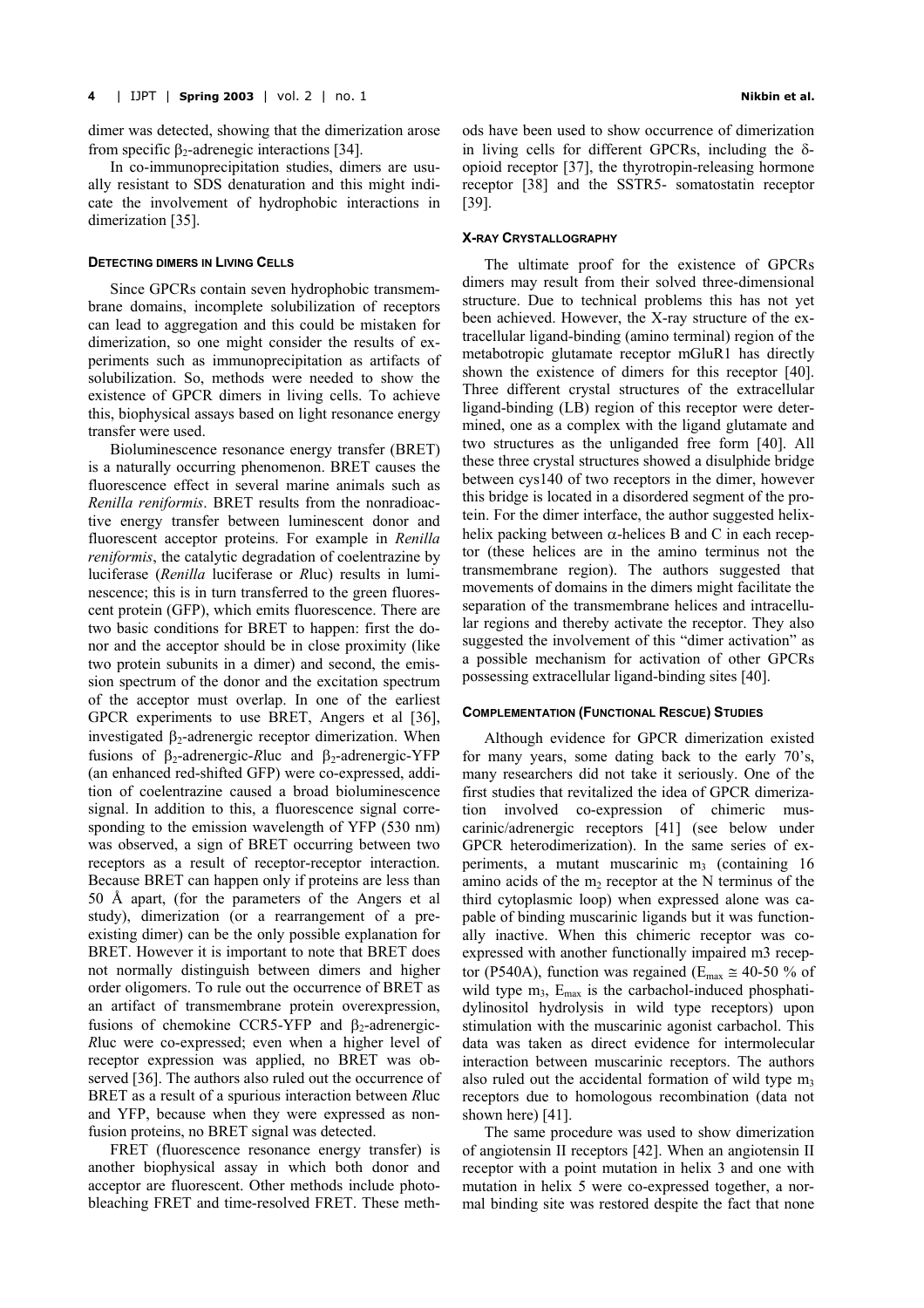of the mutants when expressed alone could bind angiotensin II or different analogues [42]. No homologous recombination was detected and it was shown that the restoration of binding site was due to protein transcomplementation through receptor-receptor interactions. [42].

It is worth mentioning that even before the coexpression experiments, the split nature (domain structure) of some GPCRs had been shown [43] and the elegant work of Maggio et al [41] was based on this observation. In 1988 Kobilka et al [43] constructed ten chimeric receptors. These receptors were different combination of β<sub>2</sub>-adrenergic and  $α_2$ -adrenergic receptors and it was shown that some of these chimeras were functionally active due to intermolecular interaction between receptors.

#### **HETERODIMERIZATION OF GPCRS**

Experiments have shown the possibility of heterodimerization between different GPCR family members, for both closely or distantly related GPCRs. These experiments are reviewed here.

## **BINDING STUDIES**

As with the evidence for homodimerization, early evidence for receptor-receptor interaction between two different GPCR family members comes from binding studies. In 1980 Maggi et al [44] showed that when rat cerebral cortical slices were incubated with isoproterenol (a β-adrenergic agonist), an increase in  $α_2$ adrenergic receptor binding occurred. A decrease in binding of β-adrenergic ligands to their receptor was also observed. Most of the brain  $\alpha$ -receptors are not located on nerve endings (presynaptic), so the authors suggested that modulation of  $\alpha_2$ -receptors using a βadrenergic agonist could rise from intermolecular interactions between these two receptors located on the postsynaptic membranes [44]. A similar phenomenon has been observed for other receptors, such as adenosine A<sub>2</sub>/dopamine D<sub>2</sub> [45]. The authors went on to consider this inverse reciprocal modulation as a possible mechanism for the homeostatic control of central noradrenergic activity.

#### **COMPLEMENTATION EXPERIMENTS**

One of the most convincing and direct pieces of evidence for GPCR heterodimerization comes from the elegant work of Maggio et al [41]. Two chimeric receptors  $\alpha_2/M_3$  and  $M_3/\alpha_2$  were created in which transmembrane domains 6 and 7 were swapped between the  $\alpha_{2c}$ receptor and the  $M_3$  muscarinic receptor. These two chimeric receptors were expressed either alone or in combination and their ability to bind adrenergic and muscarinic ligands was investigated. Cells transfected with either of the two chimeras alone did not show any significant binding for muscarinic antagonist N-methyl scopolamine or adrenergic antagonist rauwolscine. When these two chimeras were co-transfected, binding sites for both ligands were detected. These binding sites had binding properties very similar to those of wild-type receptor except for a 5-fold decrease in the affinity for acetylcholine. The maximum number of binding sites  $(B<sub>max</sub>= 30-35$  fmol/mg protein) was also lower compared to wild-type receptors (1 pmol/mg protein). In terms of being functionally active, when  $\alpha_2/M_3$  or  $M_3/\alpha_2$ were expressed alone and stimulated with carbachol no significant increase in intracellular  $IP_1$  level was observed. However co-expression of these receptors followed by exposure to carbachol resulted in a significant increase in IP<sub>1</sub> levels;  $83\pm15\%$  above basal compared to 191±29% for wild type receptors. After co-expression, the EC<sub>50</sub> calculated for carbachol  $(4.3\pm2.9 \mu M)$  was only 3-fold higher than that of wild-type  $M_3$  receptors. The authors concluded that "cross-talk" between two chimeric receptors created functional  $M_3$  muscarinic and  $\alpha_2$  adrenergic receptors. Because of the significant number of receptor sites and the fact that they showed 5-fold lower affinity for acetylcholine than the wild type receptor, the authors ruled out the possibility of accidental formation of wild-type receptors due to homologous recombination events (at the DNA level) [41].

<span id="page-4-0"></span>

**Fig 2.** A hypothetical model of the coiled coil structure in the intracellular side of a GABAB heterodimer.

#### **DIRECT EVIDENCE FOR GPCR HETERODIMERIZATION**

The γ-amino butyric acid (GABA) metabotropic receptor ( $GABA_B$ -receptor) has been known for several years. However, when this receptor was finally cloned, pharmacology studies showed that although it binds agonist, it lacks the expected signaling [46]. Publication of the  $GABA_B$ -receptor sequence (now called  $GABA_BR1$ ) led to identification of another related receptor that showed characteristics of family C GPCRs and was named the  $GABA_BR2$ -receptor. This second receptor was also functionally inactive when expressed alone. There are many lines of evidence that suggest  $GABA_BR1$  and  $GABA_BR2$  receptors function through heterodimerization. The two receptors have significant overlap in distribution and mRNAs encoding them can be found in cerebral cortex, hippocampus, cerebellum and other parts of the CNS. In addition when coexpressed, a 10-fold increase in agonist potency is observed compared to  $GABA_BR1$  alone and finally, co-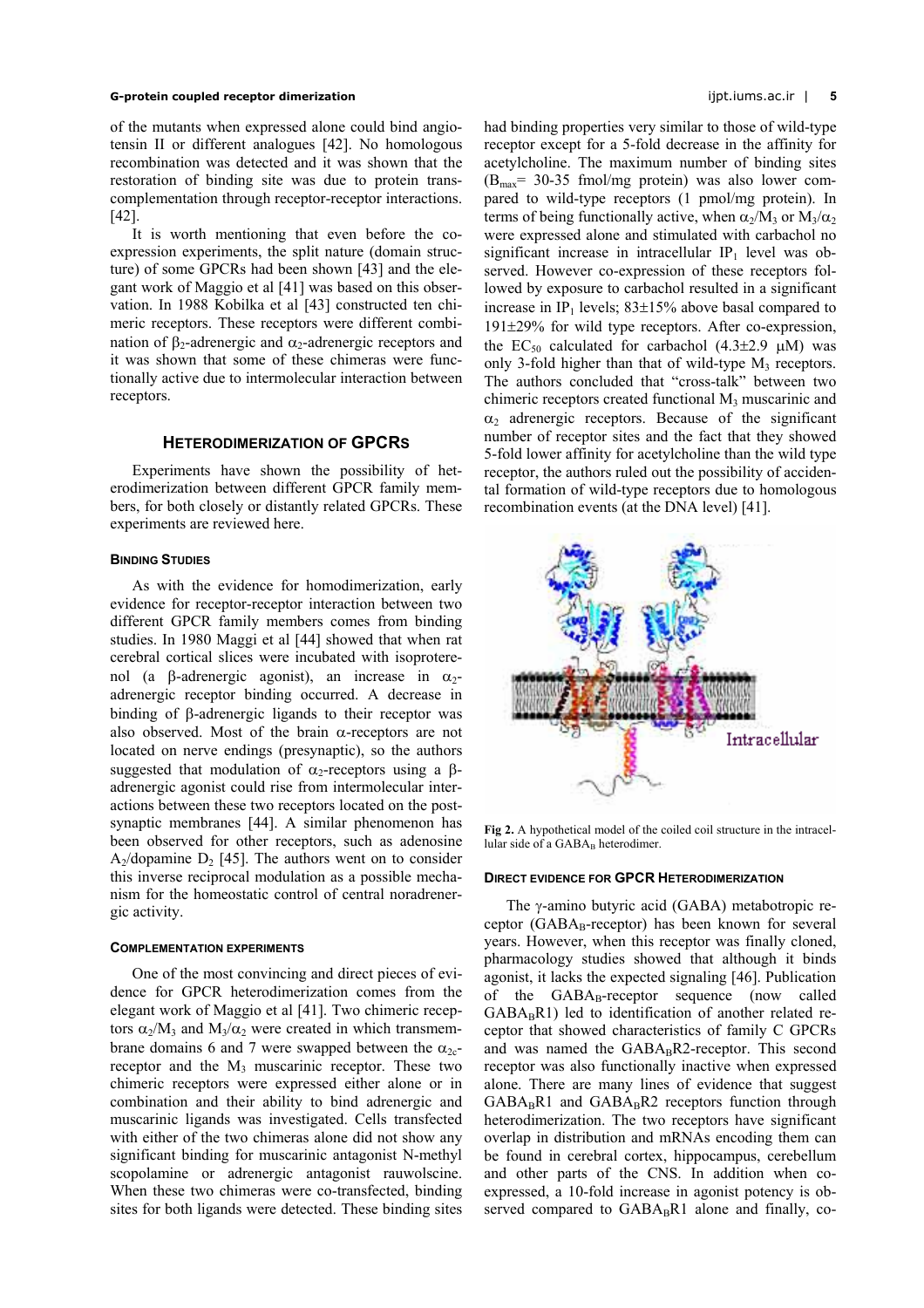immunoprecipitation studies provide the direct evidence for heterodimerization [47,48]. Furthermore, studies revealed that  $GABA_RR1$  and  $GABA_RR2$  function through creation of a heterodimer using a coiled-coil interaction between their intracellular C-terminus ([Fig](#page-4-0)  [2\)](#page-4-0).

In contrast to the  $GABA_B$ -receptor, fully functional opioid receptors have also been shown to form heterodimers [49]. It had already been shown that δ-opioid receptors could form homodimers [30]: coimmunoprecipitation techniques had been used to show that κ-receptors also could exist as homodimers. However the properties of κ-opioid receptor homodimers were different to those of δ-dimers. For example, treatment of κ-receptors with agonist does not induce monomerization in contrast to δ-opioid receptors. To investigate possible interactions between these two receptors, Myc-tagged κ-receptors were co-expressed with Flag-tagged δ-receptors. Then antibodies specific for Myc-tag were used for precipitation. In the next step, anti-Flag antibodies were added to the precipitated material and Flag-tagged δ-receptors were detected. This clearly shows the intermolecular interaction between Myc-tagged κ-receptors and Flag-tagged δreceptors. To test the selectivity of heterodimerization of δ and κ receptors, the same experiment was repeated for Myc-tagged κ-receptors and Flag-tagged µ-opioid receptors. Under similar co-precipitation conditions, Flag-tagged µ-receptors could not be detected [49]. Furthermore, when membranes of the cells expressing either δ or κ receptors were mixed, no heterodimerization was observed, suggesting that dimerization is not an artifact of extraction. κ-δ Heterodimers are destabilized when a reducing agent is used, implying that heterodimerization may result from disulphide bond formation between the two receptors. Other studies have also shown the ability of δ-opioid receptors to heterodimerize with  $\mu$  receptors [50].

In addition to opioid receptors, heterodimerization has been reported to occur between other closely related members of family A GPCRs. For example using chimeric receptors, Scarselli et al  $[51]$  showed that  $D_2$  and  $D_3$  dopamine receptors can interact with each other to form a functional heterodimer which shows different pharmacological properties to those of wild-type  $D<sub>2</sub>$  or  $D_3$  receptors. For example when  $D_2$  and  $D_3$  were "broken" in intracellular loop 3 (il3), four units were made:  $D_{2trunk}$  and  $D_{3trunk}$  (made of helices 1-5 and the Nterminal part of il3) and  $D_{2\text{tail}}$  and  $D_{3\text{tail}}$  (the C-terminal part of il3 and helices 6 and 7). It was shown that in most cases  $D_{3\text{trunk}}/D_{2\text{tail}}$  had a higher affinity for most agonist and antagonists compare to the wild type  $D_2$  and  $D<sub>3</sub>$  dopamine receptors. Another difference is that these heterodimers are able to inhibit adenylate cyclase types 5 and 6 whereas the  $D_3$  receptor is not able to do so. In the case of the dopamine  $D_2$  receptor, although it inhibited adenylate cyclase 6, the  $IC_{50}$  was different to that of the  $D_2/D_3$  heterodimer (2.05 $\pm$ 0.15 nM compared to  $0.083\pm0.011$  nM for the heterodimer [51].

It has also been suggested that heterodimerization can happen between different subtypes of serotonin receptors [52]. What was interesting in these studies was that the integrity of the third cytoplasmic loop is not important, at least when the receptor is membranebound, for maintaining the correct fold and function of the receptor. This has been seen in many GPCRs including dopamine,  $\alpha_2$ -adrenergic,  $M_2$  and  $M_3$  muscarinic, rhodopsin, vasopressin  $V_2$ , GnRH and neurokinin NK1 [51], suggesting that the split nature of receptors and complementation resulting from dimerization is a general feature in this family.

Even distantly related members of GPCRs are capable of forming heterodimers. Using coimmunoprecipitation methods and cells co-transfected with dopamine  $D_1$  and adenosine  $A_1$  receptors, Gines et al [53] showed that these receptors can form functionally interacting heterodimers. When  $A_1$  adenosine and  $D_1$  dopamine receptors were co-expressed in rat fibroblast cells, the antibody against  $A_1$  was able to coimmunoprecipitate  $D_1$  receptors, indicating a possible protein-protein interaction.  $A_1$  adenosine receptors were not able to form heterodimers with the  $D_2$  dopamine receptor when the same procedure was repeated with these two receptors, suggesting specificity of the  $D_1/A_1$ heterodimer [53].

Immunoprecipitation using antibodies against epitope tagged receptors showed heterodimerization occurs between opioid receptors and  $\beta_2$ -adrenergic receptors [54]. Other distantly related GPCRs that appear to make heterodimers include  $D_2$  dopamine and somatostatin receptors [55] and bradykinin  $B_2$  and angiotensin II receptors [56].

## **STRUCTURE OF GPCR DIMERS**

For two members of the GPCR family to interact with each other, three sites could be involved: extracellular loops, transmembrane helices and intracellular loops. These regions can interact through covalent bonds (e.g. disulphide bonds) or non-covalent interactions (for example hydrophobic interactions between helices or coiled coil structures) ([Fig 3\)](#page-6-0). Each dimer structure is possibly stabilized through a combination of the above factors. For example, the only direct evidence for GPCR dimerization comes from the crystal structure for the metabotropic glutamate receptor mGluR1 Nterminal [40]. The data shows a disulphide bond between cys140 of each receptor N-terminal, however, because the location of these cysteine residues is ill defined, it was suggested that the dimer interface consists mainly of helical packing between  $\alpha$ -helices B and C in each monomer. The existence of a disulphide bond in the mGluR1 dimer and its possible role in dimer stabilization was also concluded from co-immunoprecipitation studies [57].

Similar findings suggest the existence of disulphide bonding between extracellular loops 2 and 3 of the  $M_3$ muscarinic receptor [58] where site-directed mutagenesis studies showed that two conserved cys residues (cys 140 and cys 220) play a pivotal role in  $M<sub>3</sub>$  dimer forma-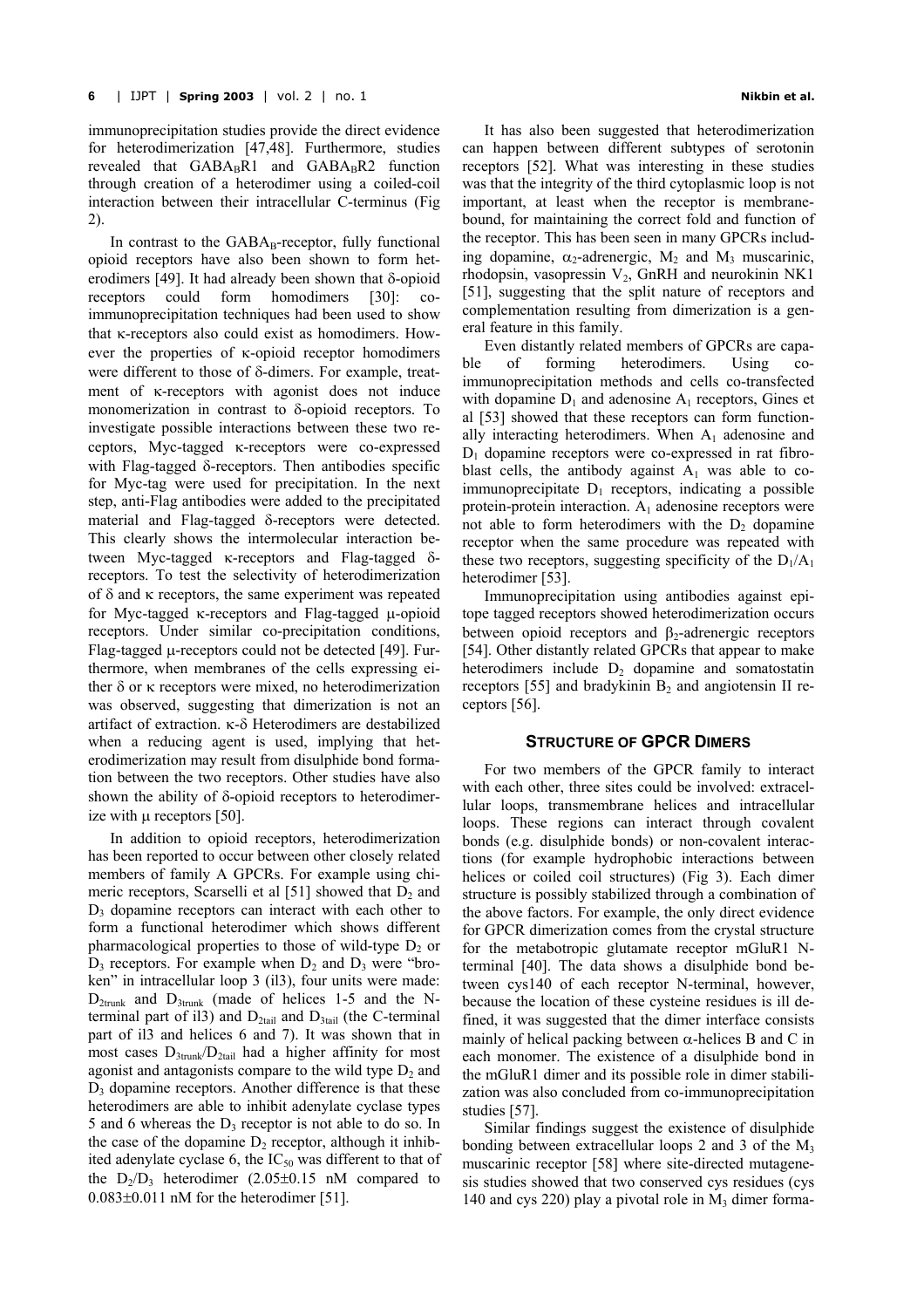tion. In addition, it was shown that non-covalent bonds could also play a role in formation of  $M_3$  muscarinic dimers.

<span id="page-6-0"></span>

**Fig 3.** A schematic diagram of two  $β_2$ -adrenergic receptors interacting via a coiled coil interaction involving il3.

A very interesting experiment conducted by Hebert et al [31] showed the importance of helix-helix interactions in dimer formation. It is a well known that some receptors consisting of a single transmembrane domain are activated through dimerization induced by agonist binding. Of these dimers, some are SDS-resistant including glycophorin A (GPA) in which the importance of the LIxxGVxxGVxxT motif has been shown for dimerization [59]. In this form of dimer, the transmembrane helices are believed to form a right-handed coiledcoil where non-covalent hydrophobic helix packing interactions dominate. The presence of  $\text{Gly}^{83}$  seems to be critical for GPA dimerization. Analysis of  $\beta_2$ -adrenergic receptor helix sequences revealed that such a motif exists at the cytoplasmic end of the sixth transmembrane helix [31]:  $^{272}$ LKTLGIIMGTFTL, where the placement of leucines and glycines is preserved in either direction. All these four residues are located on the external face of helix six and are available for receptor-receptor interaction. When this motif (residues 276-279) was synthesized, it was shown that addition of this peptide reduces the amount of β<sub>2</sub>-adrenergic dimers by 69% after 30 min. A control peptide motif from helix seven of  $D_2$ dopamine had no effect on the amount of detected  $β_2$ dimers so the authors suggested that the dimer interface in the  $\beta_2$ -dimer includes hydrophobic interactions from one receptor with helix six of another receptor and vice versa and this peptide could block the dimerization interface and so reduced the amount of dimers. It should be mentioned, however, that the GpA motif is not readily apparent in other GPCRs.

Another possible site for intramolecular interaction is the intracellular loops. For example, coiled coil domains in carboxyl tails of  $GABA_BR1$  and  $GABA_BR2$ are suggested to play a role in  $GABA_B$  receptor dimerization [60]. It should be mentioned that although a conserved coiled coil pattern does exist in the C-terminal of  $GABA_BRI$  and R2, later reports [61] argued that this motif is important to mask the ER retention signal and if deleted, does not affect dimerization. The general requirement for a peptide to make coiled coil interaction with another peptide of the same or different sequence is the presence of a repeating seven-residue unit *abcdef* [62]. Residues *a* and *d* are large and hydrophobic and form a pattern of knobs and holes that interlock with those of the other peptide to form a hydrophobic core. On the other hand residues *b*, *c* and *f* which are located on the periphery of the coiled coil are usually charged and can face the solvent. Such a coiled coil motif also exists in the third intracellular loop of the  $\beta_2$ -receptor as RFHVQNLSQVEQD. As can be seen, this peptide shows a pattern for a coiled-coil motif in either direction, starting from Leu as the first hydrophobic residue *a*. In both directions, residues *d* are valines, which fulfill the need for a largish non-polar residue in this position. Residues *b*, *c* and *f* are N, Q, R in one and S, Q, D in other direction which are polar. Such a conserved pattern might be involved in formation of a coiled coil structure between third extracellular loops of two adjacent receptors in a dimer (Nikbin, N., Reynolds, C.A. unpublished data).

## **POSSIBLE ROLES FOR GPCR DIMERIZATION**

The first fundamental question regarding GPCR dimerization is: why should dimerization be necessary for GPCRs? What is the evolutionary advantage of dimerization of an already complicated protein? Having seven transmembrane helices can provide enough "biological tools" for a protein to transmit a signal across a membrane. Dimerization can occur in three different stages of a receptor life: trafficking, signaling and internalization. There is evidence to support the involvement of GPCR dimerization in each of these three stages.

## **DIMERIZATION IN GPCR TRAFFICKING**

The classical example of dimerization occurring during receptor trafficking comes from studies on  $GABA_BR1$  and  $GABA_BR2$  receptors [46-48]. It was reported that when  $GABA_BR1$  is expressed, it remains intracellularly as an immature glycoprotein [63]. On the other hand GABABR2 can fold properly and transfer to the cell surface, but it cannot bind GABA or function properly. When these two receptors are co-expressed, they can both reach the cell surface as mature proteins and are fully functional. To explain this observation it has been suggested that  $GABA_BR2$  acts as a chaperone for  $GABA_BRI$ , which has an endoplasmic reticulum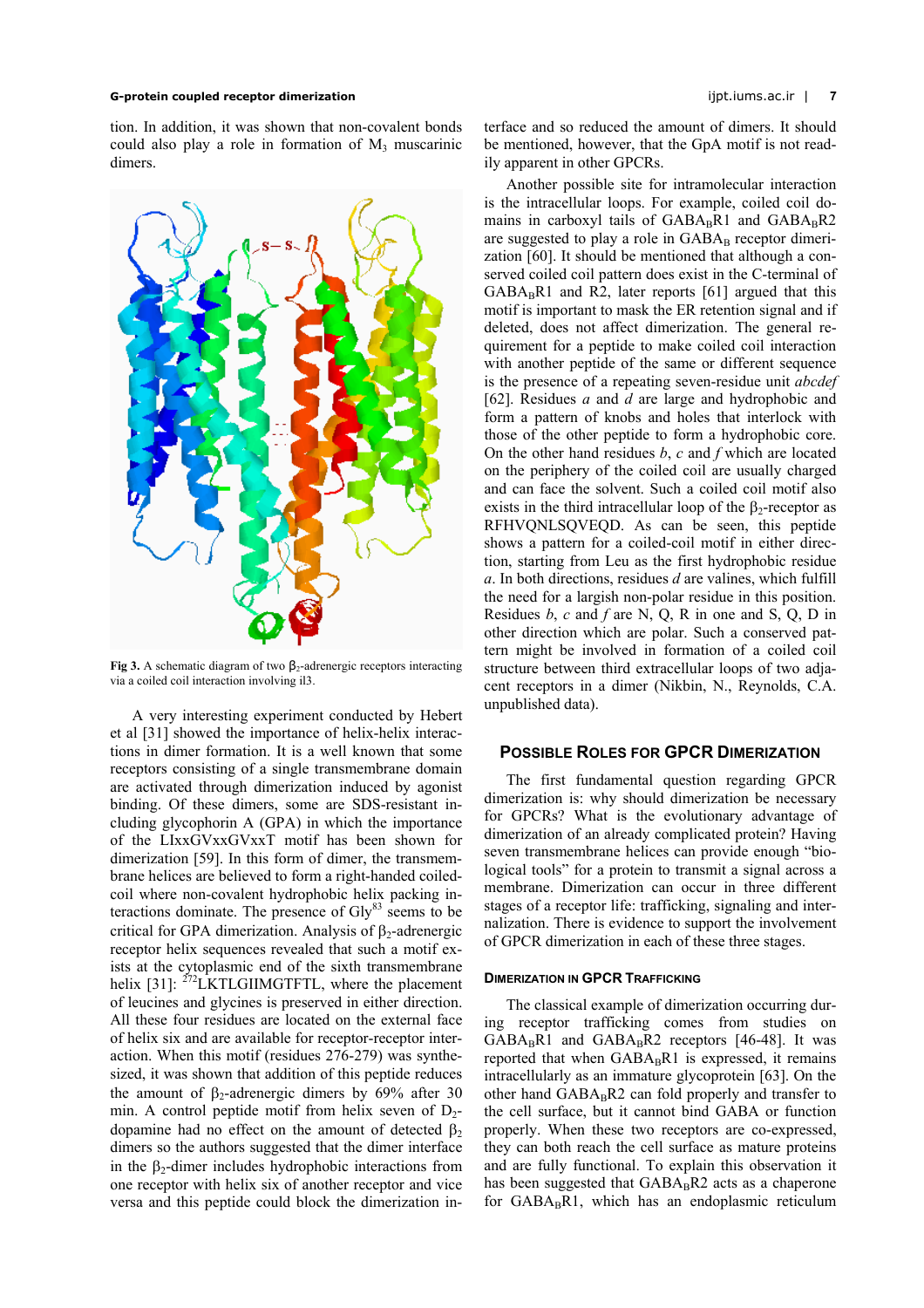retention signal in the coiled-coil motif in its carboxy tail.  $GABA_BR2$  can mask this signal by forming a heterodimer with  $GABA_BRI$  through a coiled-coil interaction of their carboxy tails [61]. In the case of  $V_2$  vasopressin receptors, it was shown that some mutants of this receptor could inhibit proper trafficking of the wild type receptor to the cell surface [64], through heterodimer formation. This shows transport of a receptor to the cell surface can strongly be affected by dimerization.

#### **DIMERIZATION IN GPCR FOLDING**

The role of dimerization in GPCR folding can be explained by investigating physicochemical properties of these proteins. Some members of the GPCR family have up to 1000 residues. This makes it inevitable for some polar residues to be exposed to the membrane environment, which is highly hydrophobic; this in turn destabilizes the system. Dimerization can be the answer to this problem. For example, it has been shown that a single Asn in a transmembrane helix in synthetic peptides provides a strong driving force for dimer formation [65]. Gln is shown to have an even higher potential than Asn to induce oligomerization [65]. From a protein structure point of view, function and folding dictates the occasional need for polar side chains. So although polar residues are usually buried in internal hydrophilic pockets of the protein, sometimes it is necessary to have a polar residue pointing toward the lipid bilayer to let the protein fold and function properly. This requirement increases as the protein becomes larger. The comparison of frequencies of occurrence of Asn and Gln in the population of single span membrane protein (0.2%) versus the multispan membrane proteins (1.3%) supports this assumption. [65]. In other words, for GPCRs to fold and function properly, more polar residues might need to be exposed to the lipid layer and one way to stabilize this destabilizing phenomenon is dimerization. When polar residues occur on the external face of GPCR helices, they are usually found in the parts near to extracellular or intracellular ends, close to the hydrophilic parts of the cell.

#### **DIMERIZATION IN INCREASING RECEPTOR FUNCTIONALITY**

The other role for dimerization could be in expanding receptor diversity i.e. heterodimerization of different GPCRs can create a dimer with different pharmacological properties than either of the two monomers. For instance, the pharmacological properties of the κ-δ opioid heterodimer were different from those of each receptor expressed individually [49]. For example, κ-receptors have high affinities for their selective ligands e.g. agonist U69593 and antagonist norbinaltorphimine. Similar analogy applies to the  $\delta$ -opioid receptors as they have high affinities for their selective ligands, agonist ([D-Pen<sup>2</sup>, D-Pen<sup>5</sup>]enkephalin; DPDPE) and antagonist (TIPP $\psi$ ). It was observed that a  $\kappa$ -δ heterodimer had no significant affinity for either of  $\kappa$  or  $\delta$  selective ligands. On the other hand, this heterodimer had high affinity for partially selective ligands like the antagonist naloxone.

Interestingly, the presence of a  $\delta$  selective agonist (DPDPE) makes a κ-agonist (U69593) bind the heterodimer with high affinity. This synergy is also observed in the case of selective antagonists [49]. This clearly shows how receptor-receptor interactions can create new functional units with different properties to those of their components, hence expanding receptor diversity [49]. This idea is supported by the fact that the human genome contains fewer genes than what was thought about three years ago, so dimerization can be a way to increase the functional repertoire of proteins.

#### **DIMERIZATION IN ACTIVATION**

Dimerization can affect receptor activation and regulation. For example, dimerization might be the way that that body reduces the receptor response to an acute increase in endogenous ligands. For the adrenergic receptors, there is evidence to suggest that dimerization is induced when the concentration of agonists increases [6]. This in turn, dramatically decreases the affinity of the second site for the ligand.

the helical domain of  $G_{\alpha}$  [67]. Another possible reason for the necessity of dimerization in activating GPCRs comes from the suggestion that the cytoplasmic surface of a rhodopsin monomer is only about half the size of transducin, the G-protein that couples to rhodopsin [66]. Accordingly, different receptors in a dimer interact with different domains or subunits of a G-protein heterotrimer. For example, one receptor could attach to  $G_{\alpha}$  and the other to  $G_{\beta\gamma}$  to provide an efficient means of tilting  $G_{\alpha}$  away from  $G_{\beta\gamma}$  and hence permit GDP release [66]. The same effect could be achieved by one receptor binding to the ras-like domain of  $G_{\alpha}$  and the other receptor binding to

Receptor signaling has also been affected by dimerization. As described by Hebert [31], a peptide derived from transmembrane helix 6 of the  $\beta_2$ -adrenergic receptor can block the dimerization of this receptor [31]. When  $\beta_2$ -adrenergic receptors are treated with agonist, the number of dimers increases. On the other hand, the peptide from transmembrane helix 6 can decrease adenylate cyclase activity. Together, these observations indicate that the dimerization induced by agonist treatment leads the receptors to activation [31]. The fact that dimeric antibody against the second extracellular loop of the  $\beta_2$  adrenergic receptor can act as an agonist, supports this hypothesis and has even led to suggestions that dimerization is a prerequisite for receptor activation [68].

The  $GABA_B$  receptor provides another piece of evidence to support a role for dimerization in receptor activation and signal transduction. As was stated before,  $GABA_BR1$  has a retention signal in its carboxy tail. If this signal is deleted through mutation, the  $GABA_BRI$  is capable of being transferred to the cell surface but is still not functional. This clearly shows the necessity of  $GABA_BR1-GABA_BR2$  heterodimer formation for signaling [61].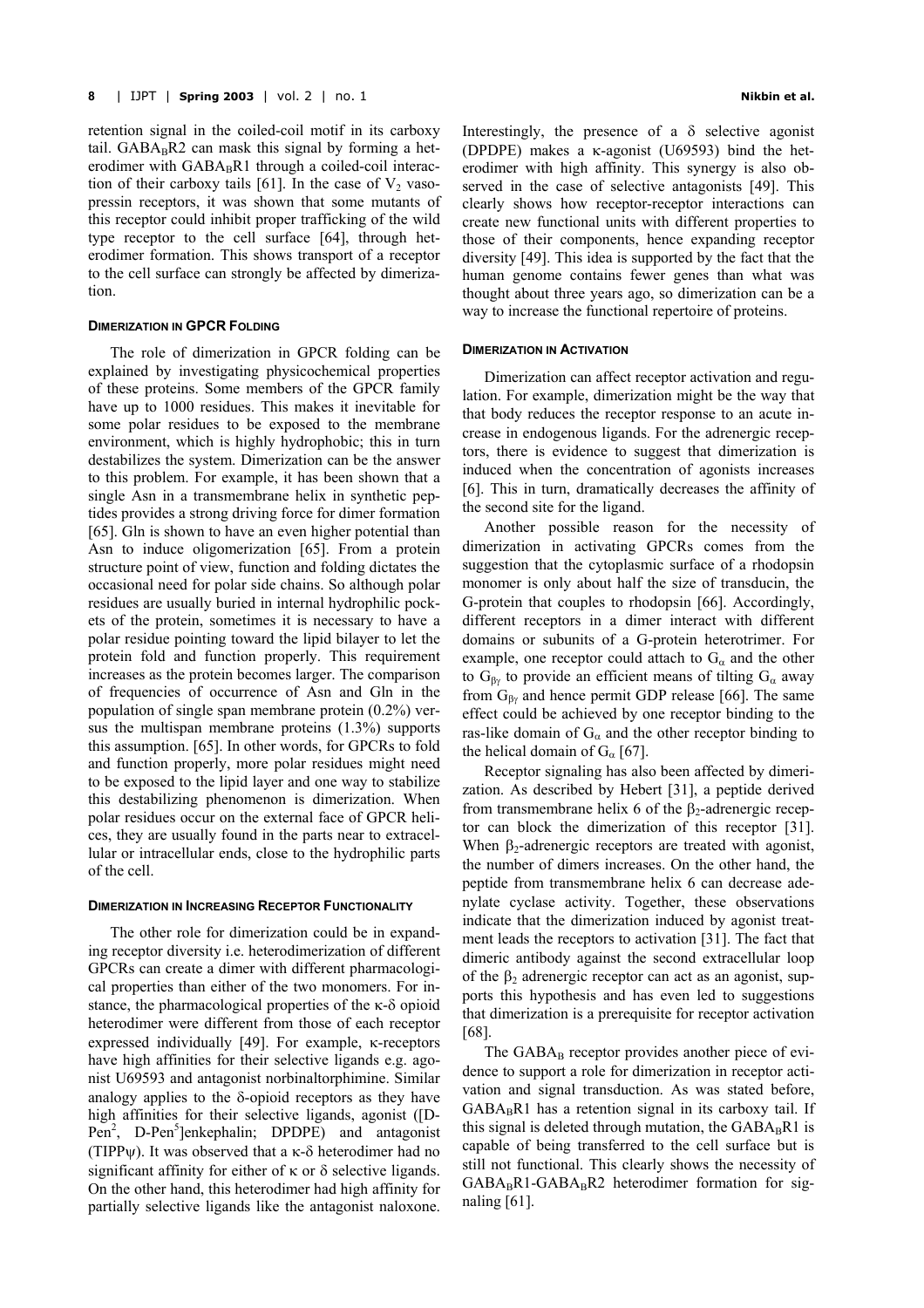<span id="page-8-0"></span>

**Fig 4.** A contact dimer between two GPCRs where the dimerization interface is located between transmembrane helices 5 and 6.

# **DIMERIZATION IN INTERNALIZATION**

Heterodimerization can also affect internalization of different receptors, as shown by Jordan et al for the opioid homodimers [49] and opioid/adrenergic heterodimers [54]. It is known that etorphin, an opioid agonist, can induce internalization of  $\delta$  but not  $\kappa$  opioid receptors, when these receptors are expressed individually. When δ receptors are co-expressed with κ receptors, etorphin cannot cause significant internalization and the researchers designated the observed 20% internalization to the occurrence of δ-homodimers. In another set of experiments, internalization of δ-opioid/β<sub>2</sub>adrenergic was investigated [54]. The fascinating result showed that when  $\delta$ -receptors and  $\beta_2$ -adrenergic receptors are expressed together, δ-receptors internalized in response to β<sub>2</sub>-adrenergic selective agonists. Radioligand binding studies ruled out binding of any  $\beta_2$ agonists to  $\delta$ -receptors, suggesting that internalization is a direct result of heterodimer formation, especially when it was shown that δ-opioid antagonists could not block this phenomenon. The role of heterodimerization in trafficking was further shown when  $\beta_2$ -receptors were co-expressed with non-internalizing κ receptors. β<sub>2</sub>-Adrenergic receptors in this experiment failed to internalize in response to adrenergic agonist. So, it appears that dimerization can significantly affect trafficking of GPCRs in addition to their signaling properties.

# **COMPUTATIONAL STUDIES OF POSSIBLE MECHANISMS OF DIMERIZATION**

Two possible mechanisms for GPCR dimerization have been proposed so far. The first one is just a simple contact dimer in which two receptors locate next to each other [\(Fig](#page-8-0) 4) [67].

On the basis of complementation studies, a domainswapped model for GPCRs has also been suggested [67, 69]. Either of these models could be held together by disulphide bonds [40, 57, 58]. Gouldson et al, based on experimental data as well as computational methods suggested a domain-swapped inter-locking model for dimers in which transmembrane helices 6 and 7 were swapped between two adjacent receptors ([Fig 5\)](#page-8-1) [69]. The dimer interface is proposed to lie between helices 5 and 6. This is consistent with Hebert's studies [31] in which a peptide derived from helix 6 could block  $\beta_2$ adrenergic dimerization. Other helices like 2 and 3 have

<span id="page-8-1"></span>

**Fig 5.** A domain-swapped dimer in which helices 6 and 7 are swapped between two receptors.

also been proposed to be involved in the dimer interface [69]. Based on the evolutionary trace method, a bioinformatics data mining approach to determining protein function from a multiple sequence alignment, Dean et al also found patches of conserved in class amino acids on the external face helices 5 and 6, which the authors suggested could form the dimer interface [67]. The evolutionary trace method is based on the idea that the location of functionally important residues (e.g. those involved in dimerization) is conserved and that these sites have a significant lower mutation rate. Other structures, e.g. involving a covalent link between transmembrane helices 4 [70] still need to be investigated.

# **CONCLUDING REMARKS**

A growing body of evidence from biochemical, biophysical and functional studies suggests that GPCRs function as dimers, heterodimers and higher oligomers through interactions involving their extracellular loops, transmembrane helices and intracellular loops. The nature of bonds between two receptors can vary from covalent (e.g. disulphide bonds) to non-covalent (for instance hydrophobic interactions between transmembrane helices or coiled coil structures) or a combination of both. Dimerization can play a role in receptor trafficking, signaling and internalization and may be a way to modulate the functional repertoire of proteins. While GPCR dimerization is now fully accepted, there remain sufficient uncertainties in the precise structural form and function of the dimers to ensure that the field is still open to more future research.

#### **NOTE ADDED IN PROOF**

There have been a number of recent BRET and FRET studies that continue to support the existence of dimers but appear to give conflicting results as to whether the proportion of dimer is affected by challenge with agonists and antagonists [71, 72] or unaffected (i.e. that dimerization is constitutive) [73, 74].

#### **REFERENCES**

1. Baldwin JM, Schertler GFX, Unger VM. An alpha-carbon template for the transmembrane helices in the rhodopsin family of G-protein coupled receptors. *J Mol Biol* 1997;**272:**144-164.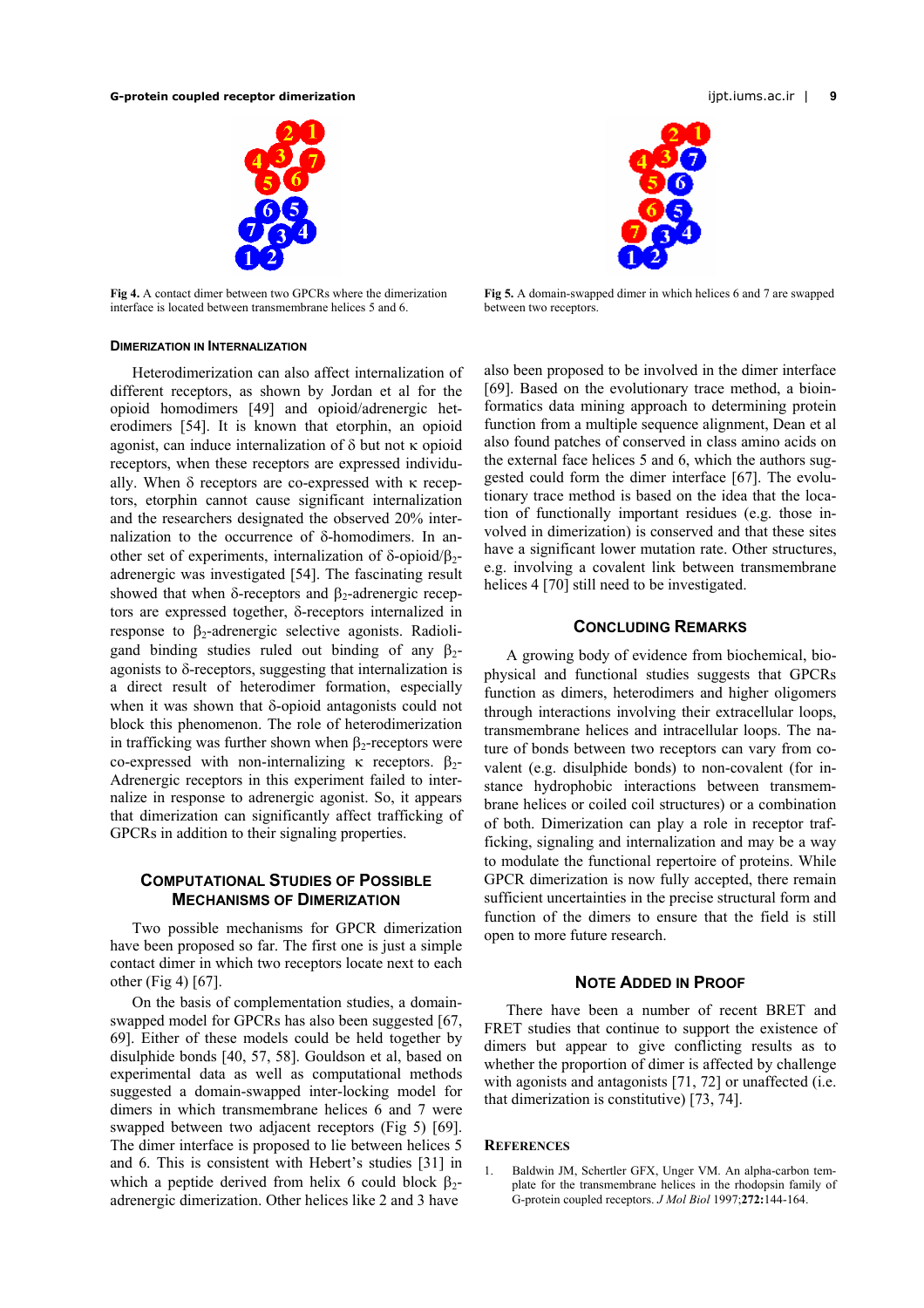- **10** | IJPT | **Spring 2003** | vol. 2 | no. 1**Nikbin et al.**
- 2. Gether U. Uncovering molecular mechanisms involved in activation of G-protein coupled receptors. *Endocrine Rev* 2000;**21:**90-113.
- 3. Kolakowski Jr LF. GCRDb: a G-protein coupled receptor database. *Receptor channels* 1994;**2:**1-7.
- 4. Hoon MA, Lindemeier AE, Battey JF, Ryba NJ, Zucker CS. Putative mammalian taste receptors: a class of taste-specific GPCRs with distinct topographic selectivity. *Cell* 1999;**96:**541- 551.
- 5. Baldwin JM. Structure and function of receptors coupled to Gproteins. *Curr Cell Biol* 1994;**6:**180-190.
- 6. Limbird LE, De Meyts P, Lefkowitz RJ. β-Adrenergic receptors: Evidence for negative cooperativity. *Biochem Biophys Res Comm* 1975;**64:**1160-1168.
- 7. Potter LT, Ferrendelli CA. Affinity of different cholinergic agonists for the high and low affinity states of hippocampal M1 muscarinic receptors. *J Pharmacol Exp Ther* 1989;**248:**974-978.
- 8. Potter LT, Ballesteros LA, Bichajian LH, Ferrendelli CA, Fisher, A, Hanchett HE, et al. Evidence of paired M2 muscarinic receptors. *Mol Pharmacol* 1991;**39:**211-221.
- 9. Ng GY, O'Dowd BF, Lee SP, Chung HT, Brann MR, Seeman P, et al. Dopamine D2 receptor dimers and receptor blocking peptides. *Biochem Biophys Res Comm* 1996;**227:**200-204.
- 10. Saless R, Remy JJ, Levin JM, Jallal B, Garnier J. Towards understanding the glycoprotein hormone receptor. *Biochimie* 1991;**73:**109-120.
- 11. Fraser CM, Venter JC. The size of the mammalian lung  $β<sub>2</sub>$ adrenergic receptor as determined by target size analysis and immunoaffinity chromatography. *Biochem Biophys Res Comm* 1982;**109:**21-29.
- 12. Venter JC, Schaber JS, Fraser CM. Molecular size of the human platelet  $\alpha_2$ -adrenergic as determined by radiation inactivation. *Biochem Biophys Res Comm* 1983;**116:**1070-1075.
- 13. Glasel JA. Physical characterization of native opiate receptors. *Biochim Biophys Acta* 1987;**930:**201-208.
- 14. Shirakawa O, Tanaka C. Molecular characterization of muscarinic receptor subtypes in bovine cerebral cortex by radiation inactivation and molecular exclusion HPLC. *Br J Pharmacol* 1985;**86:**375-383.
- 15. Conn PM, Venter JC. Radiation inactivation of the GnRh receptor: evidence for a high molecular weight complex. *Endocrinology* 1985;**116:**1324-1326.
- 16. Gredal O, Nielsen M. Binding of [3H]-SKF 38393 to dopamine D1 receptors in rat striatum in vitro: estimation of receptor molecular size by radiation inactivation. *J Neurochem* 1987;**48:**370- 375.
- 17. Abdalla S, Zaki E, Lother H, Quitterer U. Involvement of the amino terminus of the B2 receptor in agonist-induced receptor dimerization. *J Biol Chem* 1999;**274:**26079-26084.
- 18. Avissar S, Amitai G, Sokolovski YM. Oligomeric structure of muscarinic receptors is shown by photoaffinity labelling: subunit assembly may explain high- and low-affinity agonist states. *Proc Natl Acad Sci USA* 1983;**80:**156-159.
- 19. Bai M, Triverdi S, Brown EM. Dimerization of the extracellular calcium sensing receptor (CaR) on the cell surface of CaRtransfected HEK293. *J Biol Chem* 1998;**273:**23605-23610.
- 20. Rodriguez-Frade JM, Albar JB, Martinez AC, Mellado M. The chemokine monocyte chemoattractant protein-1 induces functional responses through dimerization of its receptor CCR2. *Proc Natl Acad Sci USA* 1999;**96:**3628-3633.
- 21. Paglin S, Jamieson JD. Covalent cross-linking of angiotensin II to its binding sites in rat adrenal membranes*. Proc Natl Acad Sci USA* 1982;**79:**3739-3743.
- 22. Rogers TB. High affinity angiotensin II receptors in myocardial sarcolemmal membranes. Characterization of receptors and covalent linkage of 125I-angiotensin II to a membrane component of 116:000 Daltons*. J Biol Chem* 1984;**259:**8106-8114.
- 23. Nimchinsky EA, Hof PR, Janssen WG, Morrison JH, Schmauss C. Expression of dopamine D3 receptor dimers and tetramers in brain and in transfected cells. *J Biol Chem* 1997;**272:**29229- 29239.
- 24. Ng GYK, O'Dowd BF, Caron M, Dennis M, Brann MR, George SR. Phosphorylation and palmitoylation of human D2 dopamine receptor in SF9 cells. *J Neurochem* 1994;**63:**1589-1595.
- 25. Ng GYK, Mouillac B, George SR, Caron M, Dennis M, Bouvier M, et al. Desensitization, phosphorylation and palmitoylation of the human dopamine D1 receptor. *Eur J Pharmacol* 1994;**267:**7-  $29$
- 26. Ng GYK, George SR, Zastawny RL, Caron M, Bouvier M, O'Dowd BF. Human serotonin 1B receptor expression in SF9 cells- Phosphorylation, palmitoylation and adenylyl-cyclase inhibition. *Biochemistry* 1993;**32:**11727-11733.
- 27. Schreurs J, Yamamoto R, Lyons J, Munemitsu S, Conroy L, Clark R, et al. Functional wild type and carboxy-terminal tagged rat substance-P receptors expressed in Baculovirus infected insect cells. *J Neurochem* 1995;**64:**1622-1631.
- 28. Giannini E, Brouchon L, Boulay F. Identification of the major phosphorylation sites in human C5A anaphylatoxin receptor in vivo*. J Biol Chem* 1995;**270:**19166-19172.
- 29. Ali H, Richardson RM, Tomhave ED, Dubose RA, Haribaba B, Snyderman R. Regulation of stably transfected platelet activating factor receptor in RBL-2H3 cells. Role of multiple Gproyeins and receptor phophorylation. *J Biol Chem* 1994;**269:**24557-24563.
- 30. Cvejic S, Devi LA. Dimerization of the delta opioid receptor: implication for a role in receptor internalisation. *J Biol Chem* 1997;**272:**26959-26964.
- 31. Hebert TE, Moffet S, Morello JP, Loisel TP, Bichet DG, Barret C, Bouvier M. A peptide derived from a  $\beta_2$ -adrenergic receptor transmembrane domain inhibits both receptor dimerization and activation. *J Biol Chem* 1996;**271:**16384-16392.
- 32. Fukushima Y, Asano T, Saitoh T, Funaki M, Mutsuhashi N, Yazaki Y, Sugano K. Oligomer formation of histamine  $H_2$  receptors expressed in SF9 and COS7 cells. *FEBS Lett* 1997;**409:**283- 286.
- 33. Ward DT, Brown EM, Harris HW. Disulfide bonds in the extracellular calcium-polyvalent cation-sensing receptor correlate with dimer formation and its response to divalent cations in vitro*. J Biol Chem* 1998;**273:**14476-14483.
- Hebert TE, Loisel TP, Adam L, Ethier N, Onge SS, Bouvier M. Functional rescue of a constitutively desensetized  $\beta_2$ -adrenergic through receptor dimerization. *Biochem J* 1998;**330:**287-293.
- 35. Slahpour A, Angers S, Bouvier M. Functional significance of oligomerization of G-protein coupled receptors. *Trends Endocr Metab* 2000;**11:**163-168.
- 36. Angers S, Salahpour A, Joly E, Hilairet S, Chelsky D. *Proc Natl Acad Sci USA* 2000;**97:**3684-3689.
- 37. McVey M, Kellet E, Roes S, Wilson S, Pope AJ, Milligan G. Monitoring receptor oligomerization using time-resolved flurescence resonance energy transfer and bioluminescence resonance energy transfer*. J Biol Chem* 2001;**276:**14092-14099.
- 38. Kroeger KM, Hanyologlu AC, Seeber RM, Miles LE, Edne KA. Constitutive and agonist-dependant homo-oligomerization of the thyrotropin-releasing hormone receptor: detection in living cells Using BRET. *J Biol Chem* 2001;**276:**12736-12743.
- 39. Rocheville M, Lange DC, Kumar U, Sasi R, Patel RK, Patel YC. Subtypes of the somatostatin receptor assemble as functional. *J Biol Chem* 2000;**275:**7862-7869.
- 40. Kunishima N, Shimada Y, Tsuji Y, Sato T, Yamamoto M. Structural basis of glutamate recognition by a dimeric metabotropic glutamate receptor. *Nature* 2000;**407:**971-977.
- 41. Maggio R, Vogel Z, Wess J. Co-expression studies with mutant muscarinic/adrenergic receptors provide evidence for intermolecular cross-talk between G-protein-linked receptors. *Proc Natl Acad Sci USA* 1993;**90:**3103-3107.
- 42. Monot C, Bihoreau C, Conchon S, Curnow KM, Corvol P, Clauser E. Polar residues in the transmembrane domain of the type1 angiotensin II receptor are required for binding and coupling. Reconstitution of the binding site by co-expressing of two deficient mutants. *J Biol Chem* 1996;**271:**1507-1513.
- 43. Kobilka BK, Kobilka TS, Daniel K, Regan JW, Caron MG, Lefkowitz RJ. Chimeric alpha 2/beta2-adrenergic receptors: de-